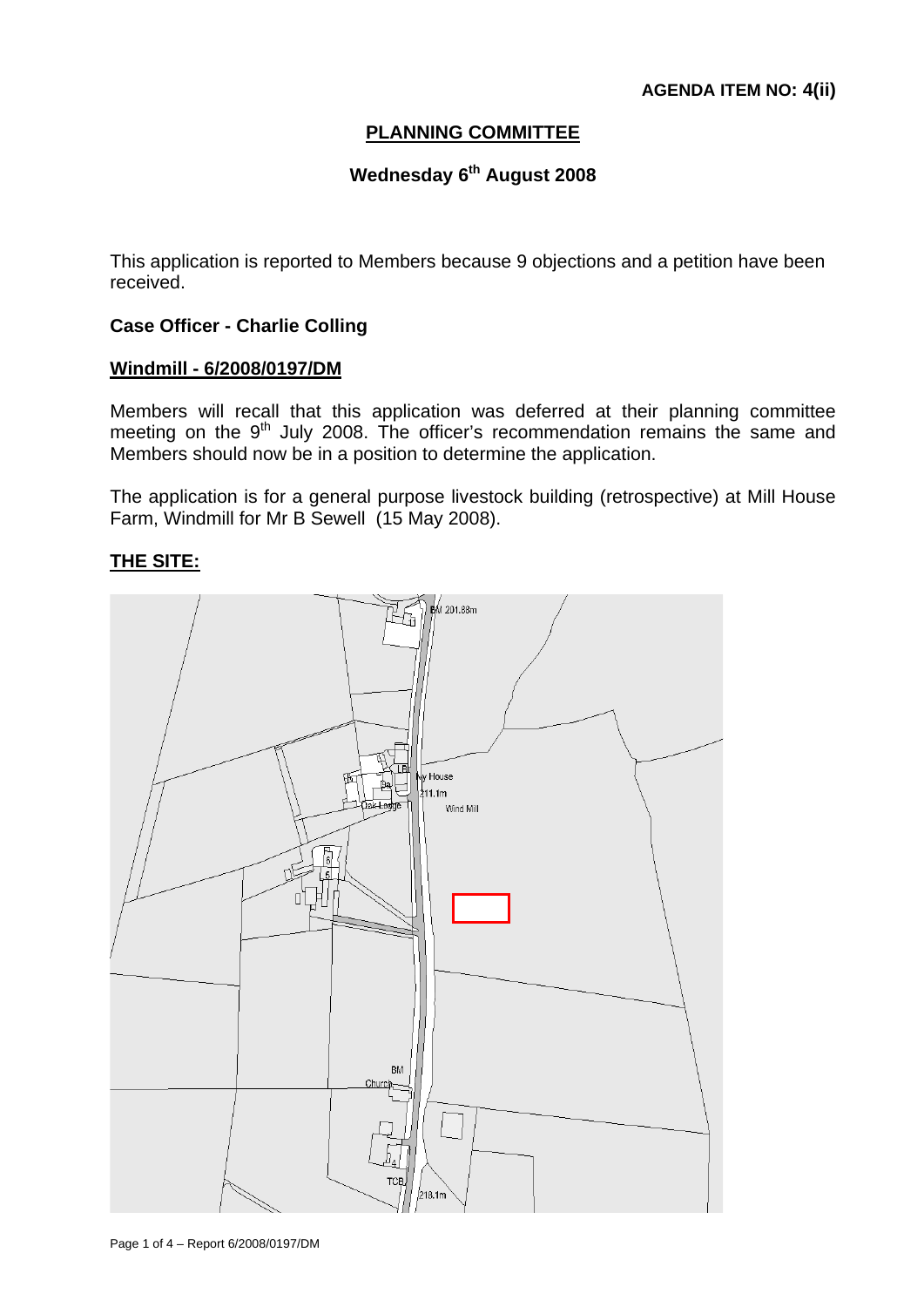The holding is situated on the east side of the road through the hamlet of Windmill, approximately 400 metres to the north of its junction with the C32 (Nettlebed lane). The settlement of Windmill does not have development limits and the site would therefore be considered as being within the open countryside. The nearest residential properties known as 5 and 6 Windmill, are situated on the opposite side of the road approximately 90 metres to the west of the site.

# **THE PROPOSAL:**

Retrospective planning permission is sought for the erection of an agricultural building to house livestock at Mill House Farm, Windmill. Planning permission was granted in 2007 for the erection of a building in the same position as that proposed in this application. This building was however erected 1.1 metres higher than that shown on the approved plans. The applicant has now submitted this application in order to regularise the situation, with the ridge height of the building being 5.3 metres instead of the 4.2 metres previously approved. The general design, siting and footprint of the building remain unchanged.

# **PLANNING HISTORY:**

6/2008/0197/DM – Erection of general purpose agricultural building to house livestock (pending)

AF/2008/0013 - Erection of shed to store hay/straw – approved 07/05/08

6/2007/0566/DM – Erection of general purpose agricultural building to house livestock and feed silo – Approved conditionally 16/01/08.

AF2007/0017 – Erection of livestock/feedstore – planning application requested 16/11/07

AF/2007/0008 – Lean to extension to existing agricultural building – approved 04/05/07

6/2005/0524/DM – Erection of general purpose agricultural building - approved 20/01/2006

#### **PLANNING POLICY:**

GD1 General Development Criteria ENV1 Protection of the Countryside

#### **REPRESENTATIONS:**

#### **Statutory and Internal Consultees:**

Highways – no objections

Parish Council – no objection

## **Public Responses:**

Page 2 of 4 – Report 6/2008/0197/DM Neighbouring properties have been consulted and a site notice posted. Nine people have submitted an objection to the application and a petition containing 58 names has been received. The objectors raise a number of concerns regarding the use of the site,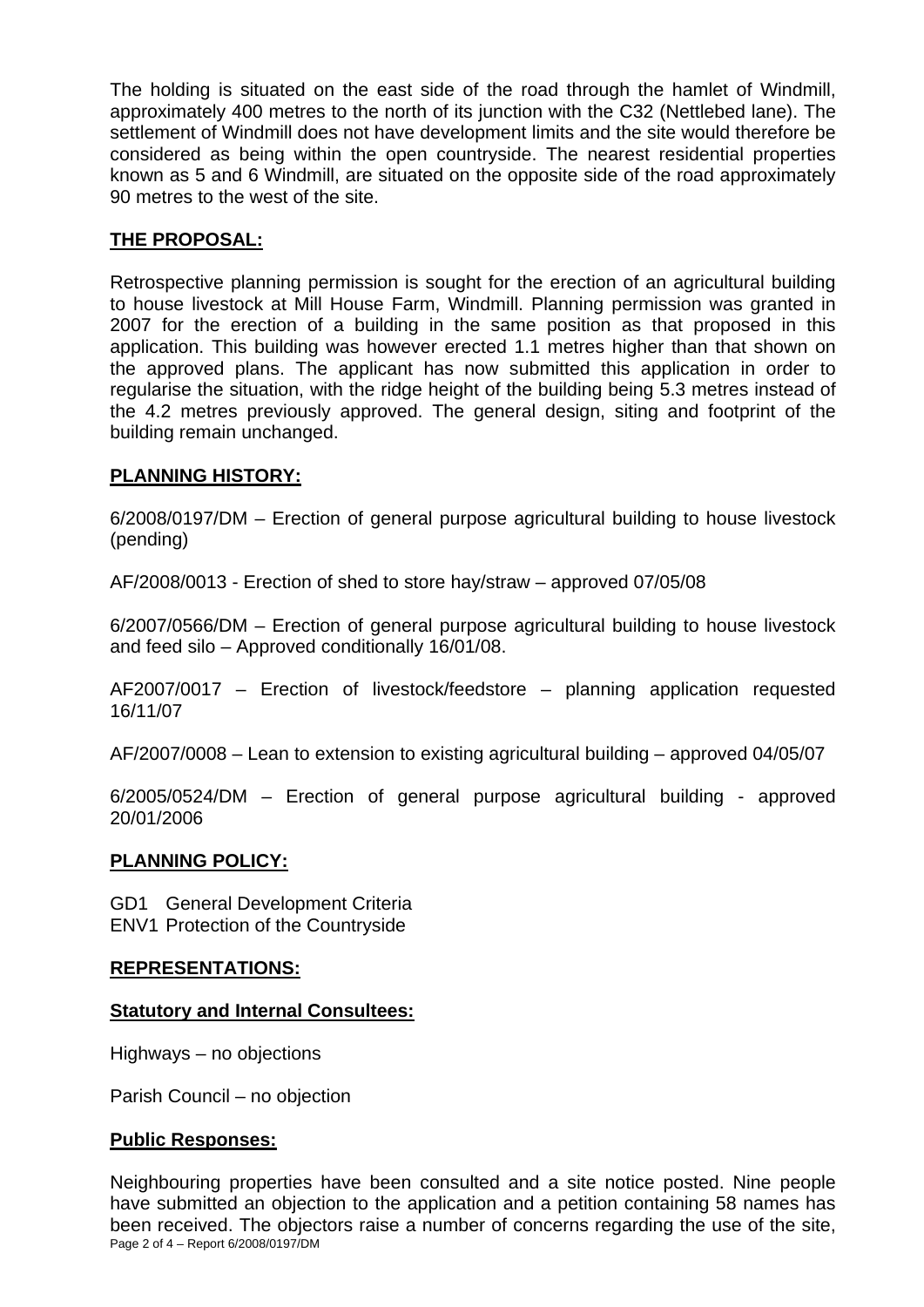the impact this has upon the landscape and the amenities of nearby residential properties, along with some comments in respect of the increased height of the building. Concerns in summary are:

- Problems with increase in traffic and tractors parking/blocking the road.
- Damage to grass verges.
- The applicant states this building is to enable them to increase stock due to an increased holding size. The applicant has simply rented more fields. Temporary rental is hardly reasonable cause for approval of 2 permanent structures.
- The building is used to intensively rear calves. Noise from the livestock is causing disturbance, during the night and early morning.
- Noise from machinery, tractors, dogs and traffic.
- Smell from the site.
- Impact on watercourses. An increase in the size of the site, increases the number of animals accommodated and the ultimately the waste they produce.
- Increase in flies and vermin.
- Visual impact the building will has an adverse effect on the character and appearance of Windmill and the wider countryside.
- The buildings are unattractive and out of place
- Potential animal rights protests
- Fear of further expansion and intensification
- The Design and Access Statement states the building is 0.7 metres than that approved, this is incorrect.
- The applicant's intention is to apply for a dwelling on the site in the future
- Hares and curlews nested/lived in the field. The continued expansion will endanger these important wildlife habitats.
- Negative impact on the appearance of the village and outlook from nearby residential properties.
- The residents have been misled by Parish Councillors who notified us of a decision which they later changed their mind and did not notify us of the changes.
- The way in which previous applications have been handled, and 'mistakes' seem to have been dealt with by the authorities.
- How the council will be monitoring dangers from mud on the road, noise and damage to grass verges.
- The proposed building must be reasonable and appropriate to the size of the holding
- Animal welfare intensive farming

## **PLANNING CONSIDERATIONS:**

Retrospective planning permission is sought for the erection of an agricultural building to house livestock at Mill House Farm, Windmill. An application approved under delegated powers in 2007, granted consent for the erection of an agricultural building to house livestock in this location. However this building was not built in accordance with the approved plans in that it was erected 1.1 metres higher than that approved. As such, this application has been submitted to regularise the situation.

The overall design of the building remains unchanged in this application, with there being breeze block walling, Yorkshire boarding above and a roof of natural grey fibre cement panels.